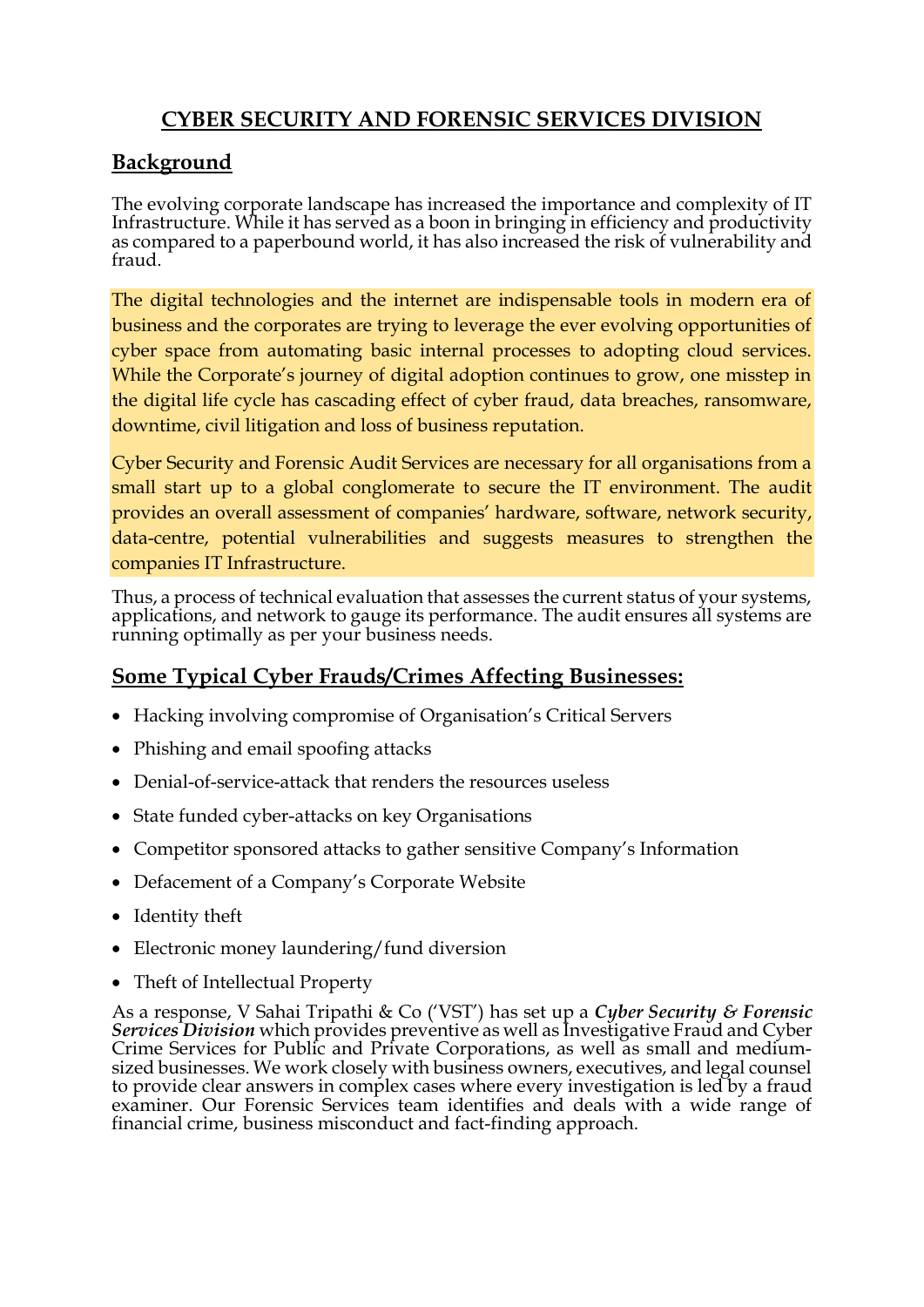## **Our Team**

Our Cyber Security & Forensic Services Division has a growing team of Professionals, which includes Chartered Accountants, Engineers, MBAs, Research Analysts, Journalists, former law enforcement officials, to assist clients in complex areas of fraud investigation, anti-fraud advisory, network forensic services, data leak forensic services, dispute resolution advisory etc. Our team includes-

- $\blacksquare$  Pic 1 Vishwas Tripathi (FCA)
- Pic 2 Colonel Inderjeet Singh (Cyber Security and Forensics Expert)
- Pic 3 Divyanshi Agarwal (Cyber Security and Forensics Specialist)
- $\blacksquare$  Pic 4 Garima Tripathi (ACA)
- $\blacksquare$  Pic 5 Barun (ACA)
- Pic 6 Mahima Tripathi (Audit Manager)

## **Brief Profile Of Our Team Members:**

#### **Vishwas Tripathi B Com (Hons), FCA**

Mr. Vishwas Tripathi was enrolled with ICAI as a member in 1988. He has an experience of more than 32 years in the profession with a graduate degree in B Com (Hons) from Shri Ram College of Commerce and is a promoter partner in CA Firm ( V. Sahai Tripathi and Co.). He has rich experience in various fields, such as Taxation Law, Company Law, Auditing, Corporate Finance liaison, Non Residents Exchange control regulations services relating to setting up of liaison/project office in India, etc. His core expertise lies in Financial Consultancy, Management consultancy, Corporate advisory, Taxation, Investment planning and business advisory services. Further, he served as Chairman, Board of Directors, United News of India (UNI) continuously from March 2013 to March 2021.

#### **Colonel Inderjeet Singh**

Colonel Inderjeet Singh has served in the Indian Defence Forces, is Alumnus of IIT Kharagpur and Symbiosis Institute of Management, Pune. He is an experienced Information Systems professional with experience of more than 29+ year across wide spectrum of areas spanning cyber security operations leadership and influencing policy level decisions in multiple organizations. Throughout his career, he has parlayed his extensive background in security and a deep knowledge to help organizations build and implement strategic cyber security solutions.

He has consistently delivered mission-critical results in the field of in Information Security Management, Cyber Security, Cyber Warfare and Cyber Risk Management. He is visionary for Start-Up Incubation, Entrepreneurship Development, Strategic Consulting and New Technology Evaluation for commercial viability. He is a Subject Matter Expert on latest innovative Technological domains and effectively managed mission critical projects. He has been consistently awarded while in Army and was awarded:

- Magnificent CIO of the Year "Award in year 2016
- Excellence Award" by International Police Commission (IPC) 2019
- Fifty Innovative Leaders Award 2020, Cyber Security Leadership Award 2020
- 30 most Influential Indian thought Leader in Blockchain 2021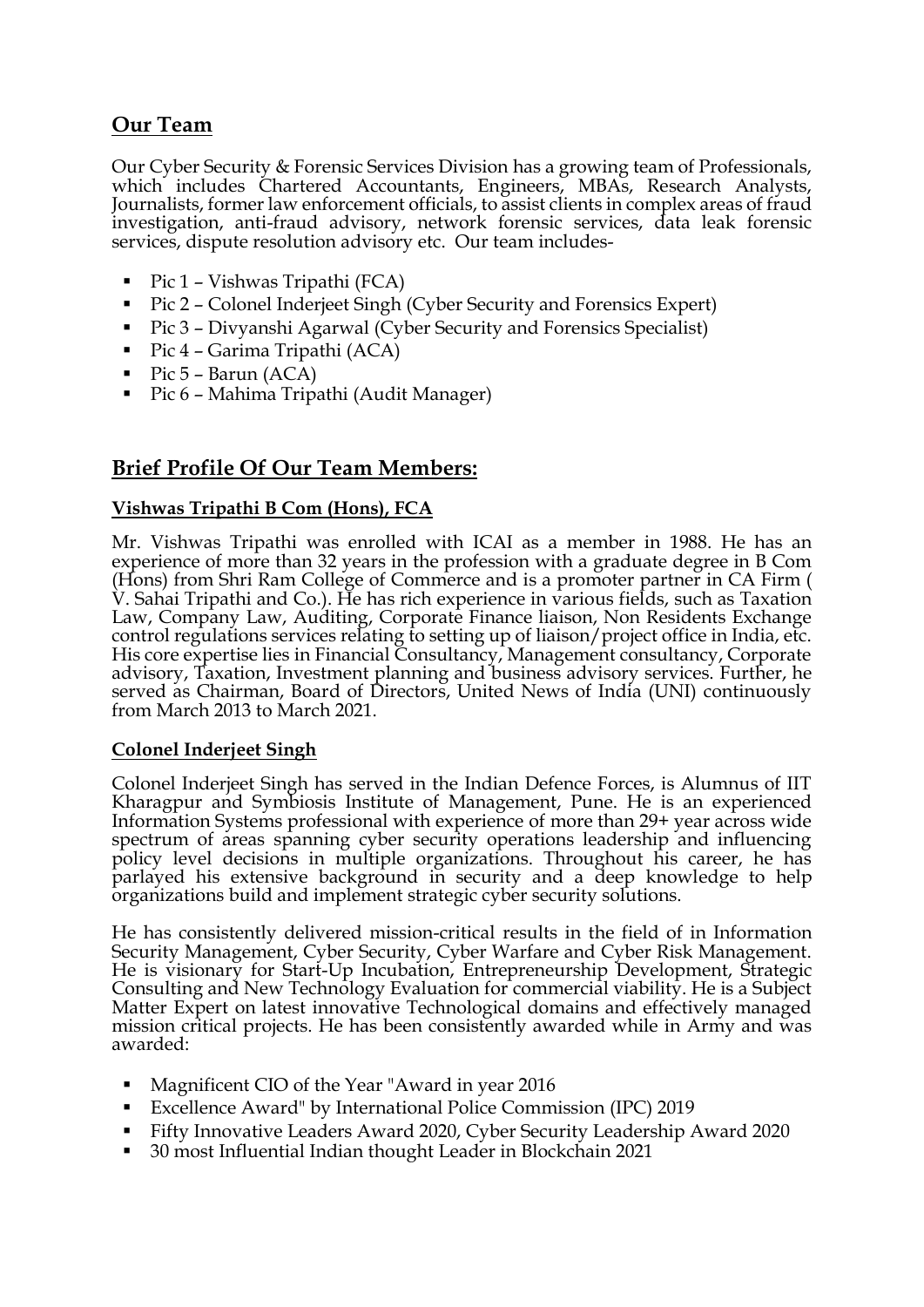#### **Divyanshi Agarwal B. Tech**

Ms Divyanshi Agarwal is B.Tech graduate in computer science with specialization in cybersecurity forensics. Through her curriculum she has gained in depth knowledge in the field of cybersecurity, and has a great knowledge of the current trends in the industry.

#### **Garima Tripathi B Com (Hons), ACA**

Ms Garima Tripathi was enrolled as a member with ICAI in 2017. She has experience in the field of Audit, Accounting, Internal Auditing, Banking, Book Keeping and Information System Audits along with Financial Due Diligence. Her specialization is handling clients with vast data sets involving complicated transactions. Her client expertise is in Service Industry and Manufacturing Industries including setting up of procedural and accounting manuals.

#### **Barun Kumar B Com, ACA**

Mr Barun Kumar was enrolled as a member with ICAI in 2017. He has over 4 years of professional experience in statutory and tax audits of clients from diversified industries including FMCG, ITES, healthcare, real estate, educational institutes, etc. His areas of specialization include Statutory and Tax Audits, Financial Reporting, Advisory services on Ind AS & IGAAP.

#### **Mahima Tripathi B Com (Hons), Audit Manager**

Ms Mahima Tripathi has completed her B Com (Hons) from Delhi University. She has experience in the field of Audit, Accounting, Internal Auditing, Banking and Book Keeping. Further she has completed her CA Training in Transfer Pricing from a reputed MNC and also having a good exposure in RBI and Other Regulatory Compliances required to comply by Non Banking Financial Companies.

### **Our Service Offerings**

Our Cyber Security & Forensic Services Division practices a preventive and investigative approach in the analysis of transactions, books, records, testing of documents, conducting interviews, forensic data analytics, collecting market intelligence and evidence gathering using forensic technology tools that can provide cybercrime prevention opportunities and deep insight into fraud risks to the client.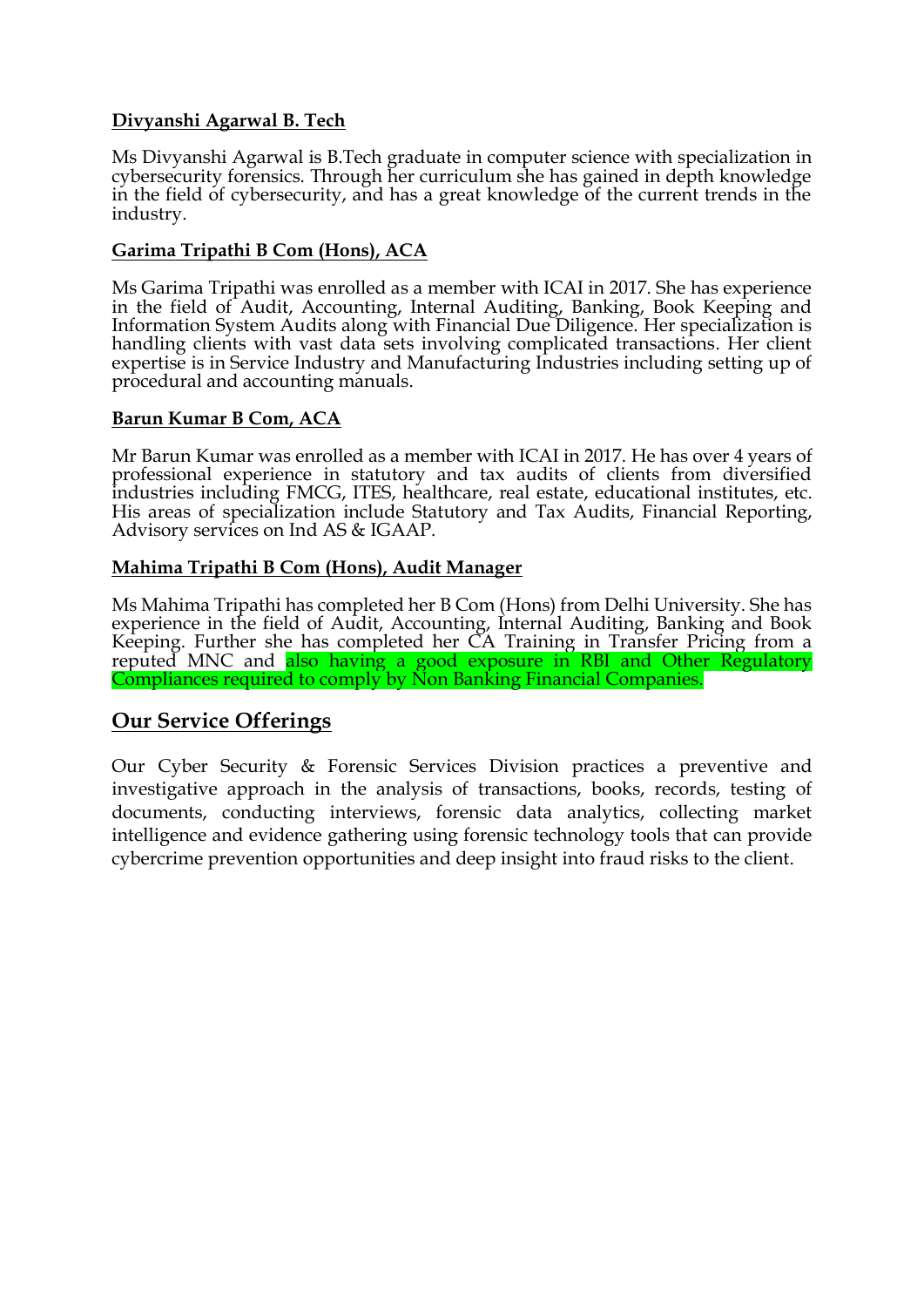## **A Snapshot Of The Services Provided By Us Is Given Below:**

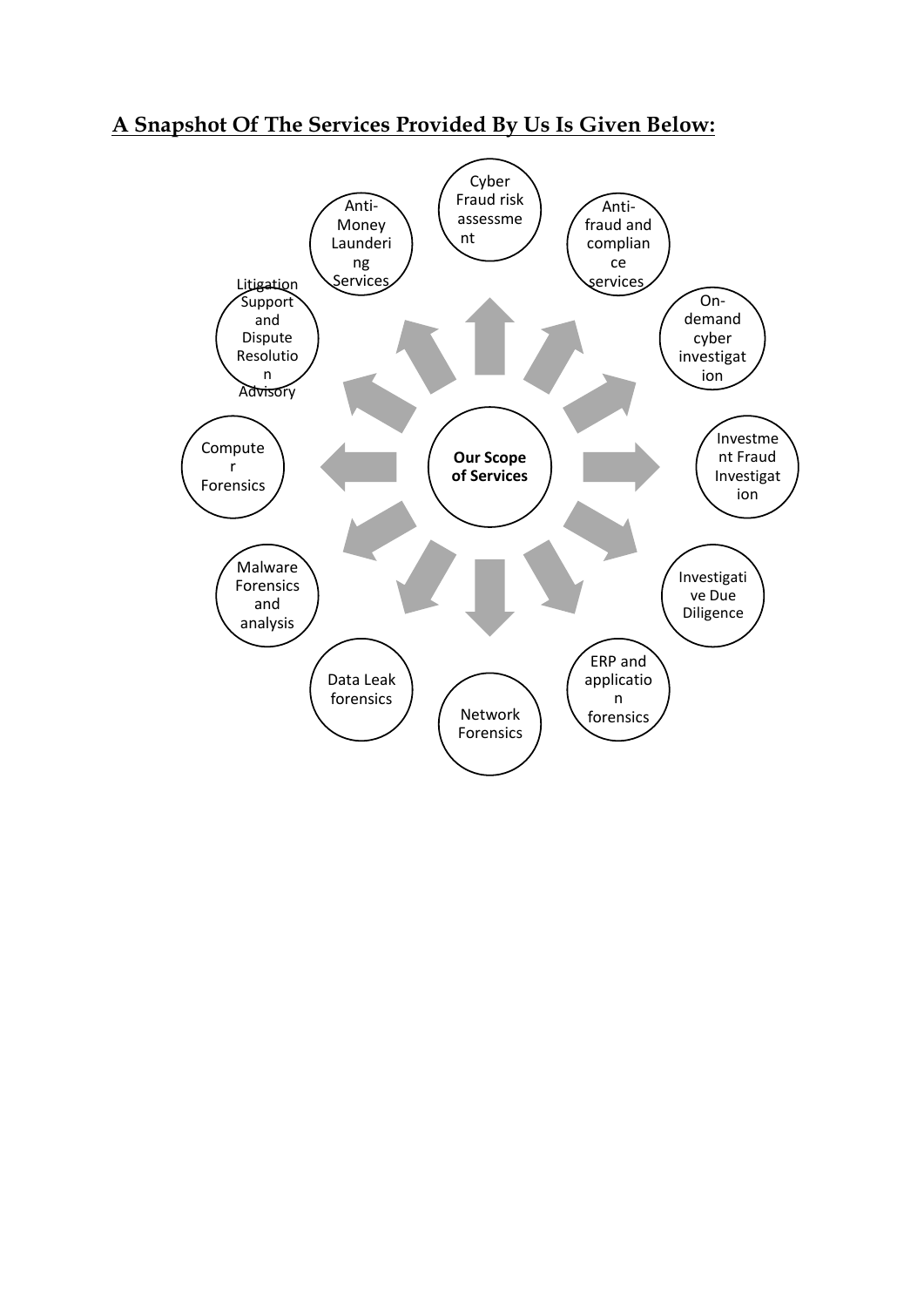## **Detailed nature of the above-mentioned services provided by VST is shared below-**

#### **Cyber Fraud Risk Assessment**

The complexity of IT Infrastructure within Corporates has made it necessary for Corporates to have an effective cyber fraud risk assessment strategy in place and have relevant systems and controls. Some of the critical questions being faced by most Board of Directors, CEOs, CIOs and CFOs today are:

- Is our data secure?
- Has some one stolen our critical data (financial, marketing, research, IP, customer data etc) despite having anti leak controls in place?
- Is someone reading our emails?
- Can our IT systems be compromised and brought down?
- Are our networks systems infected with malware?

VST's Cyber Security & Forensic Services Division can help clients assess their vulnerabilities to cyber fraud and define any weaknesses in their systems and help minimize their vulnerabilities to cyber fraud risks. VST's cyber fraud risk assessment solution is crafted to help clients in gauging how susceptible organisations are to cyber related threats. Our solution involves the following key assessment activities:

- ✓ Cyber Fraud Risk Assessment
- $\checkmark$  Cyber Controls Testing
- $\checkmark$  Vulnerability Assessment & Penetration Testing
- $\checkmark$  Cyber Red flag Analysis
- ✓ Cyber Resilience Testing

#### **Anti-fraud and Compliance Services**

VST's anti-fraud advisory services help clients in complying with the regulatory requirements, while creating awareness about these issues amongst their employees. Over time, this awareness can help employees deter possible incidents of fraud, misconduct, or non-compliance that they may be exposed to.

#### **On-Demand Cyber Investigation Services**

With the rise of cyber incidents and the complexity involved, the incident response has to be quick with subject matter experts involved. Businesses/Organisations lack the resources, skills and insights to effectively and timely respond to cyber-attacks. Having a strategic partner to provide subject matter expertise and skills is critical to address the concerns relating to Cyber Risk.

VST offers an on-demand cyber investigation team which can help to deliver the following solutions:

- $\checkmark$  Immediate access to subject matter expert (remotely or on ground) to be early responders for any cyber-event.
- $\checkmark$  Continued support for incident response and investigation at pre-agreed rates.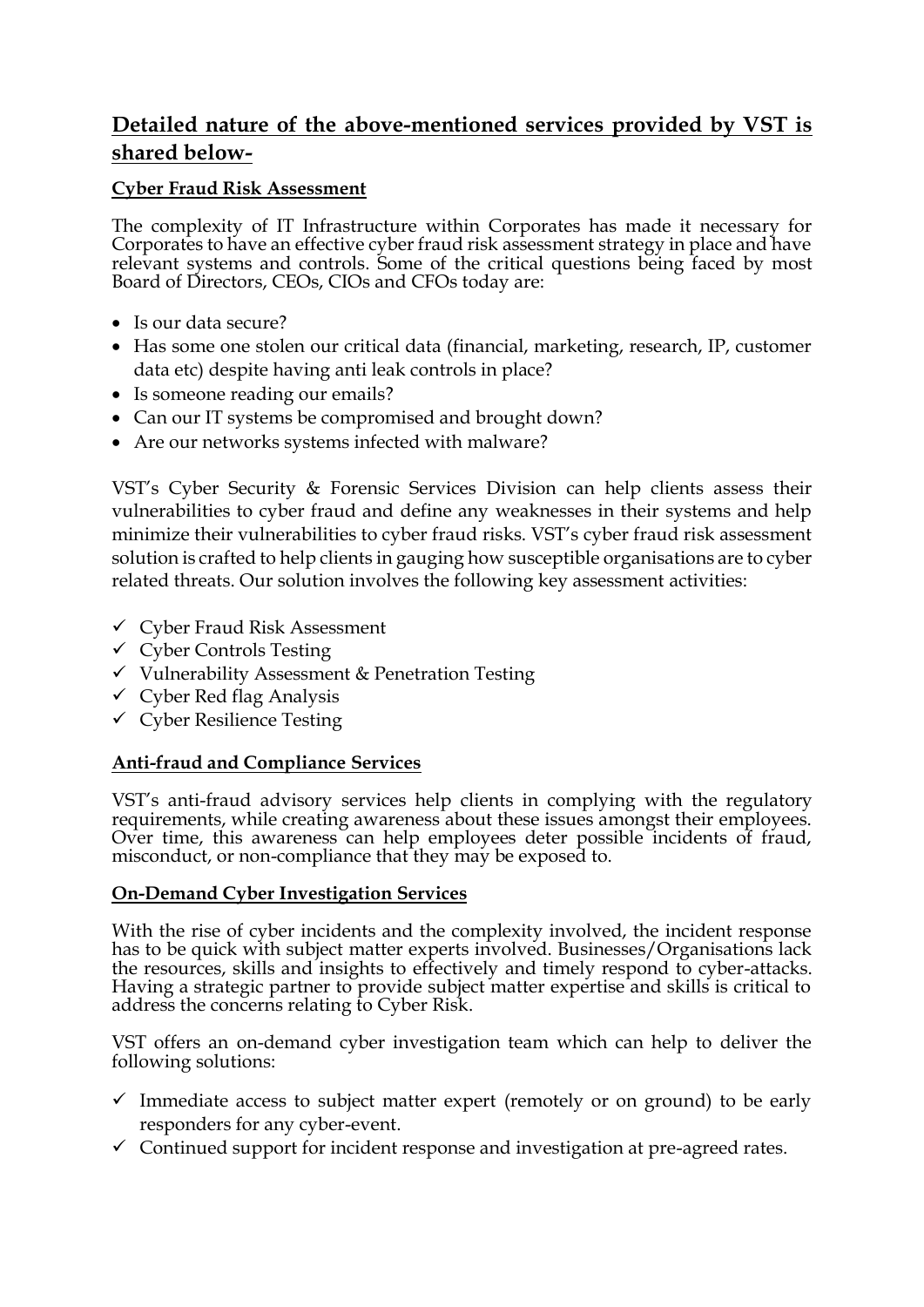#### **Investment Fraud Investigation Services**

Investment fraud investigations are conducted for investors who suspect their funds may be at risk in an illegitimate or illegal offering and for victims seeking financial recovery from collapsed or corrupt schemes. The purpose of an investment fraud investigation is to determine what actually happened with the client's funds, who's responsible and to provide a clear reporting of the evidence to support a positive outcome in settlement demands, civil litigation and criminal prosecution. The investigation may also involve tracing and locating assets to assist fraud victims in securing financial restitution.

During a fraud examination, VST's investigators will gather and analyse the relevant facts of the investment scheme, identify the responsible parties and confirm their involvement through independent investigation, fact-finding and interviews. VST will also help client in documenting the extent of financial losses.

#### **Investigative Due Diligence Services**

Prior to any major business transactions, investigative due diligence is worthy of consideration.VST has ample resources and network to do a detailed verification, investigation, or audit of virtually every aspect of a company (or individual) for better decisions on joint venture, partnership, merger, acquisition and investments.VST can help clients to check the credit worthiness of a potential business partner or reputation check of the potential target, including their reputation among vendors, their payment schedule to vendors, and their salary schedule to employee and so on. Our expert team of investigators has the skills and necessary experience to uncover grave issues before the deal is done.

#### **ERP and Application Forensic Services**

With white collar crime on the rise, many CFO and CEOs are witnessing a multitude of frauds on ERPs and business applications, such as financial embezzlement/procurement frauds/sales fraud/payroll frauds/expense  $\text{fraud}/\text{payroll}$  frauds/expense frauds/supply chain management and agency frauds.

With regard to the above, VST aims to provide the following solutions to the clients:

- $\checkmark$  Build fraud risk scenarios
- $\checkmark$  Review ERP and application configurations to test adequacy of fraud and cyber controls
- $\checkmark$  Execute fraud analytics on ERP/application data
- $\checkmark$  Validate/investigate key anomalies noted from results of fraud analytics

#### **Network Forensic Services**

Attacks on network infrastructure can take place from a multitude of sources, both external and internal. In many cases attacks succeed because of weaknesses in the elements such as traffic filtering on routers and firewalls, Rules on NIPS1/NIDS2, Wireless network management, Network architecture etc.

<sup>1</sup>Network intrusion protection system

<sup>2</sup>Network intrusion detection system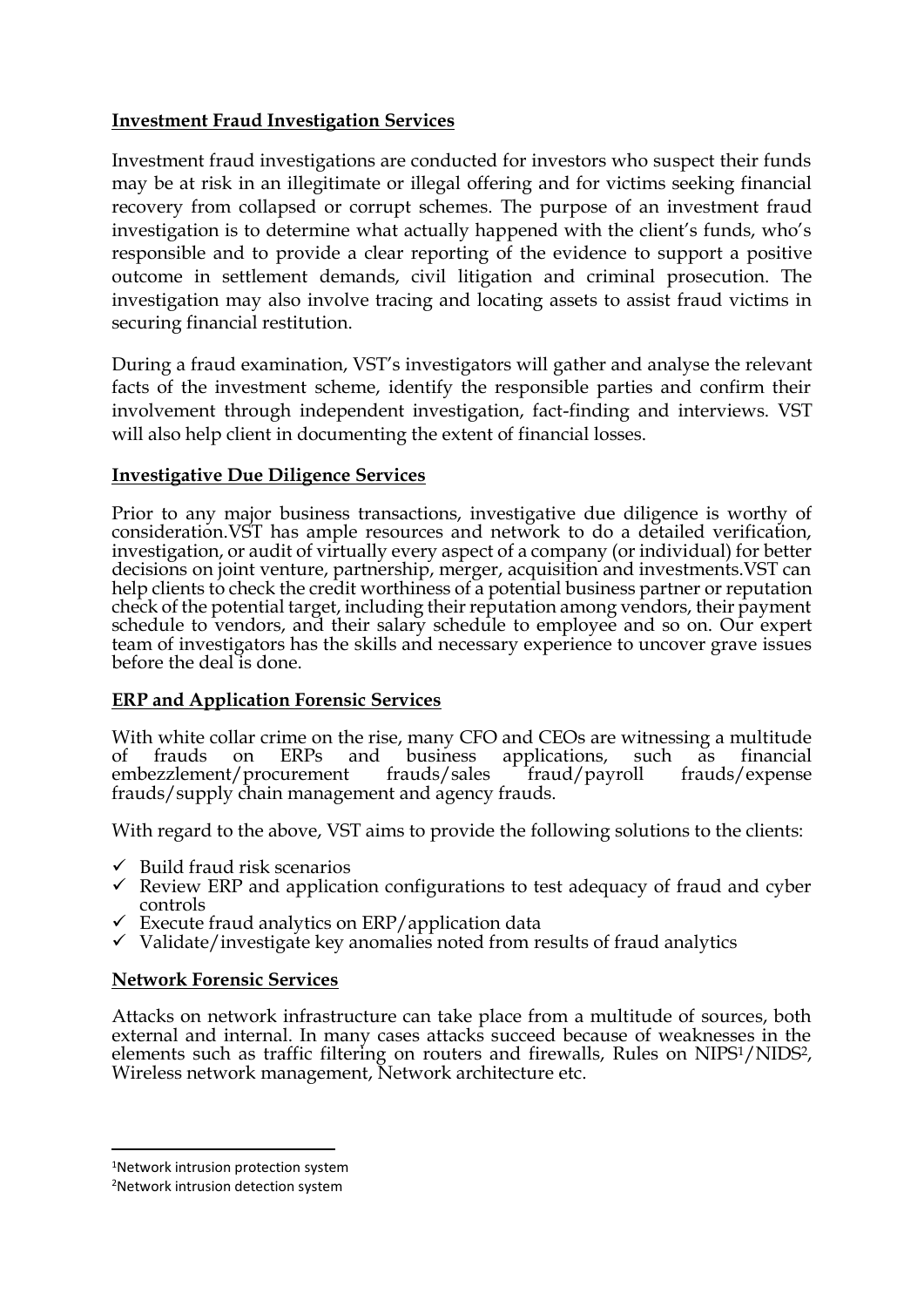With regard to same, VST aims to provide the following solutions to the clients:

- $\checkmark$  Incident investigation (if any required by client)
- $\checkmark$  Review of configuration on various network devices (firewall, router, IPS/IDS) to test adequacy of fraud and cyber controls
- $\checkmark$  Execute red flag analytics on key device log files to identify potential incidents
- ✓ Validate/investigate key anomalies noted from results of analytics

#### **Data Leak Forensic Services**

Cyber attackers target organisations for their most valuable asset i.e. data. The nature of the attack depends on the data targeted like Intellectual property, personally identifiable information, customer data and credit card data, financial/sales/production data, business plans, documents, agreements, emails, financial data etc.

VST has a team of experts who can help clients by conducting data breach incident investigations and review the configuration on IT elements concerning data handling (i.e. data base servers, shared platforms, folders, file transfer protocol, file servers, backup data) to test adequacy of privacy and cyber controls.

#### **Malware Forensic services**

Malware seems to be the new attack vehicle in cyber war and can be developed for all sorts of platforms and operating systems. Malware developers are also increasingly focussing on mobile devices. Malware is being used to launch a series of cyber-attacks such as data stealing, outage of infrastructure, cyber spying, data corruption, ransom threats etc.

VST's malware forensic services will help clients in investigating malware infection cases and suggest containment strategies. Our services include malware review to understand malware behaviour and review of configuration on various IT elements (Anti-virus servers, Anti-SPAM filters, Intrusion prevention system) to test adequacy of forensic and cyber controls and Malware attack simulation.

#### **Computer Forensic services**

It takes special skills, techniques and technology to find, gather and preserve digital evidence. Without rigorous data capture and discovery techniques, crucial evidence could be lost or may be dismissed by prosecutors and judges in a potential litigation.

VST has a team of specialists that can help in the identification, collection and forensic analysis of electronic data by doing the following services:

- ✓ Computer Incident Response
- $\checkmark$  Electronic data recovery
- ✓ IT Investigations
- $\checkmark$  Incident response program development
- ✓ Rapid Response Retainer

#### **Litigation Support and Dispute Resolution Advisory**

The rapid pace and complex manner in which commercial transactions between corporates are conducted has resulted in a large amount of litigation and disputes. To overcome such issues, experienced litigators require the support of dispute consulting professionals who can provide valuable financial insight and identify relevant risks.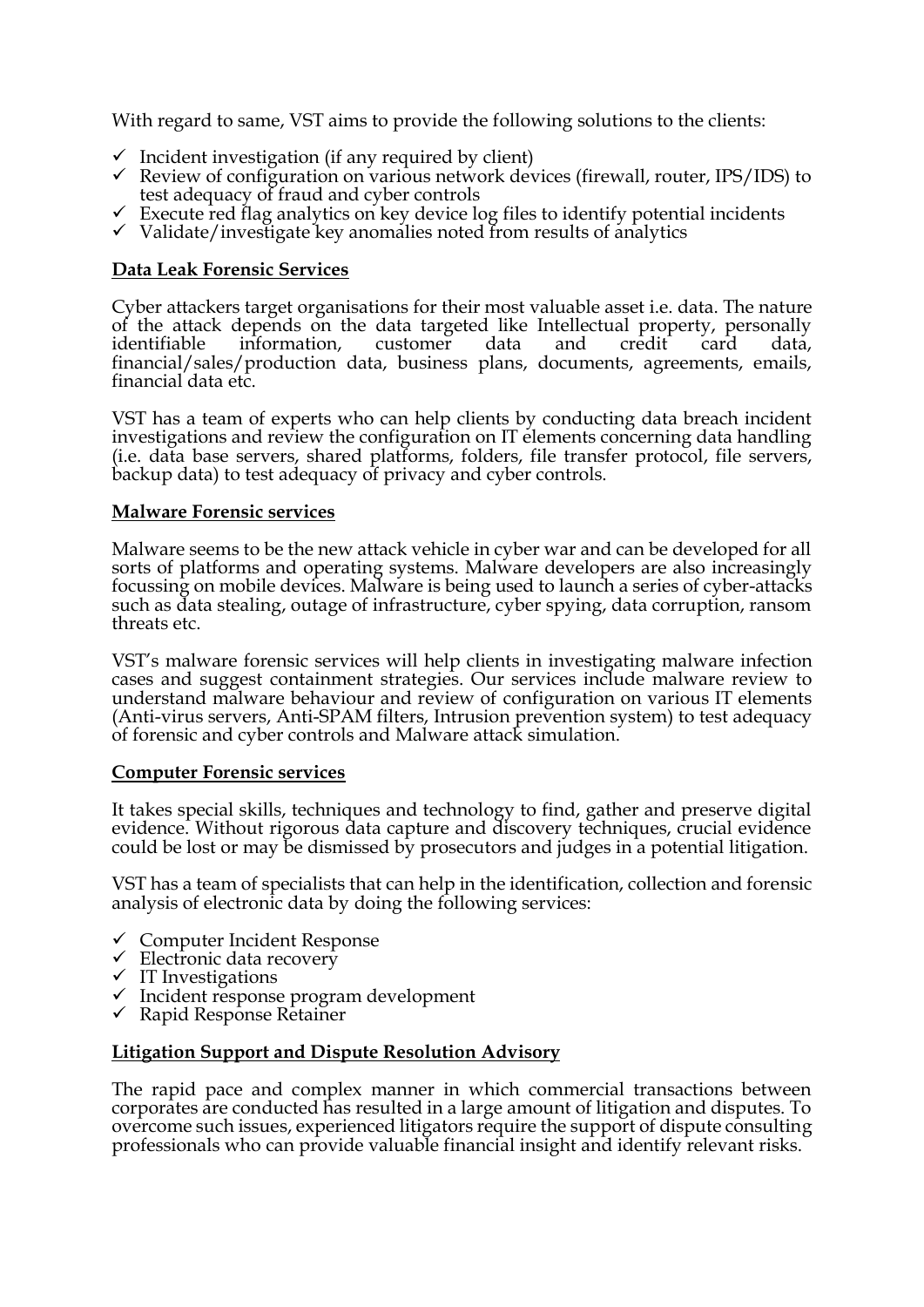VST's litigation and dispute resolution services provide critical support to businesses involved in complex disputes. Whether client's dispute involves lost profits, reasonable royalties, economic damages or business valuation, our litigation support and dispute resolution advisory team has the skills and experience to calculate the damages and carefully assess how the issue affects the business. In each engagement, we deliver deep financial insight and detailed case analysis to bolster client's legal position in any dispute.

#### **Anti-Money Laundering Services**

VST can help clients to understand and address their anti-money laundering ('AML') challenges with proven experience, solutions and results. Our multi-phased approach includes AML risk assessment, evaluation of AML/ KYC procedures and enhancement, training and awareness, compliance and internal control assessments.

AML programmes need to adapt to change as financial institutions grow. VST can help to identify gaps that will need to be filled by conducting an assessment of client's AML programme in its current state and comparing it to the AML programme that client's future state will require.

#### **Risk Mitigation Measures**

VST help clients to use the security policies in optimised manner to enhance the overall security and reduce the overall threat on the organisation whether it be the IT or physical threat. We will guide you through various prevention, deletion and remediation techniques to adapt and maintain an upper hand in security. This service will include a detailed guide through the 6-risk mitigation strategies:

- Conduct a risk assessment to determine vulnerabilities
- Establish network access controls
- Implement firewalls and antivirus software
- Create a patch management schedule
- Continuously monitor network traffic
- Build an incident response plan

#### **Build Security Architecture For The Client**

VST help client to provide overall solution of cyber security by providing it with a full threat proof personalised architecture that will act as a barrier to various threat keeping in mind the latest vulnerabilities of the time. This architecture will work as a foundation towards the building of security measures that are taken to avoid any sort of vulnerabilities. This will help as a great kick start for setting up a new organisation.